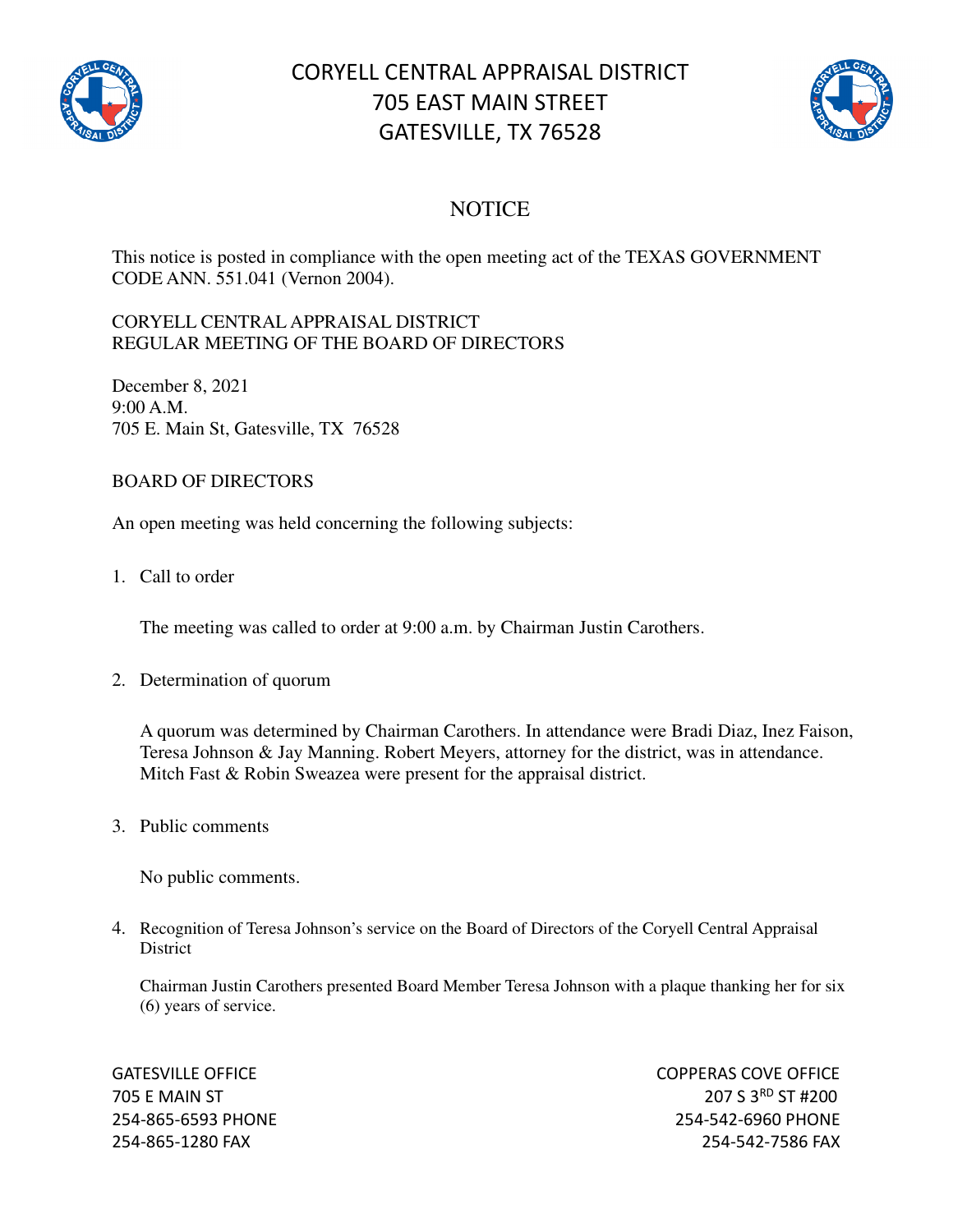

## CORYELL CENTRAL APPRAISAL DISTRICT 705 EAST MAIN STREET GATESVILLE, TX 76528



5. Consider approval of previous minutes

A motion to approve the minutes from the October  $4<sup>th</sup>$  & October 13<sup>th</sup> meetings was made by Bradi Diaz. The motion was seconded by Inez Faison. Motion carried unanimously.

6. Consider approval of monthly financial reports

A motion to approve the financial reports for October was made by Bradi Diaz. The motion was seconded by Teresa Johnson. Motion carried unanimously.

7. Consider course of action concerning funding of closing costs for construction loan on Copperas Cove office renovation at 202 E. Robertson, Copperas Cove, TX 76522

A motion to leave the closing costs of \$6,174.80 in the construction loan was made by Jay Manning. Motion was seconded by Bradi Diaz. Motion carried unanimously.

8. Consider course of action concern contract with Lumen for internet connection services.

The Board asked the Chief Appraiser to explore additional options for the Copperas Cove office internet service. No action was taken.

9. Consider course of action concerning 2021 Coryell CAD financial audit.

A motion to retain the accounting firm of Jaynes, Reitmeier, Boyd & Therrell for the annual audit was made by Bradi Diaz. The motion was seconded by Inez Faison. Motion carried unanimously.

10. Consider course of action concerning Coryell CAD Public Funds Investment Policy.

A motion to approve resolution 2021-0800 and adopt the Coryell CAD Public Funds Investment Policy as presented was made by Jay Manning. The motion was seconded by Bradi Diaz. Motion carried unanimously.

GATESVILLE OFFICE **COPPERAS COVE OF EXAMPLE 2** 705 E MAIN ST 207 S 3RD ST #200 254-865-6593 PHONE 254-542-6960 PHONE 254-865-1280 FAX 254-542-7586 FAX